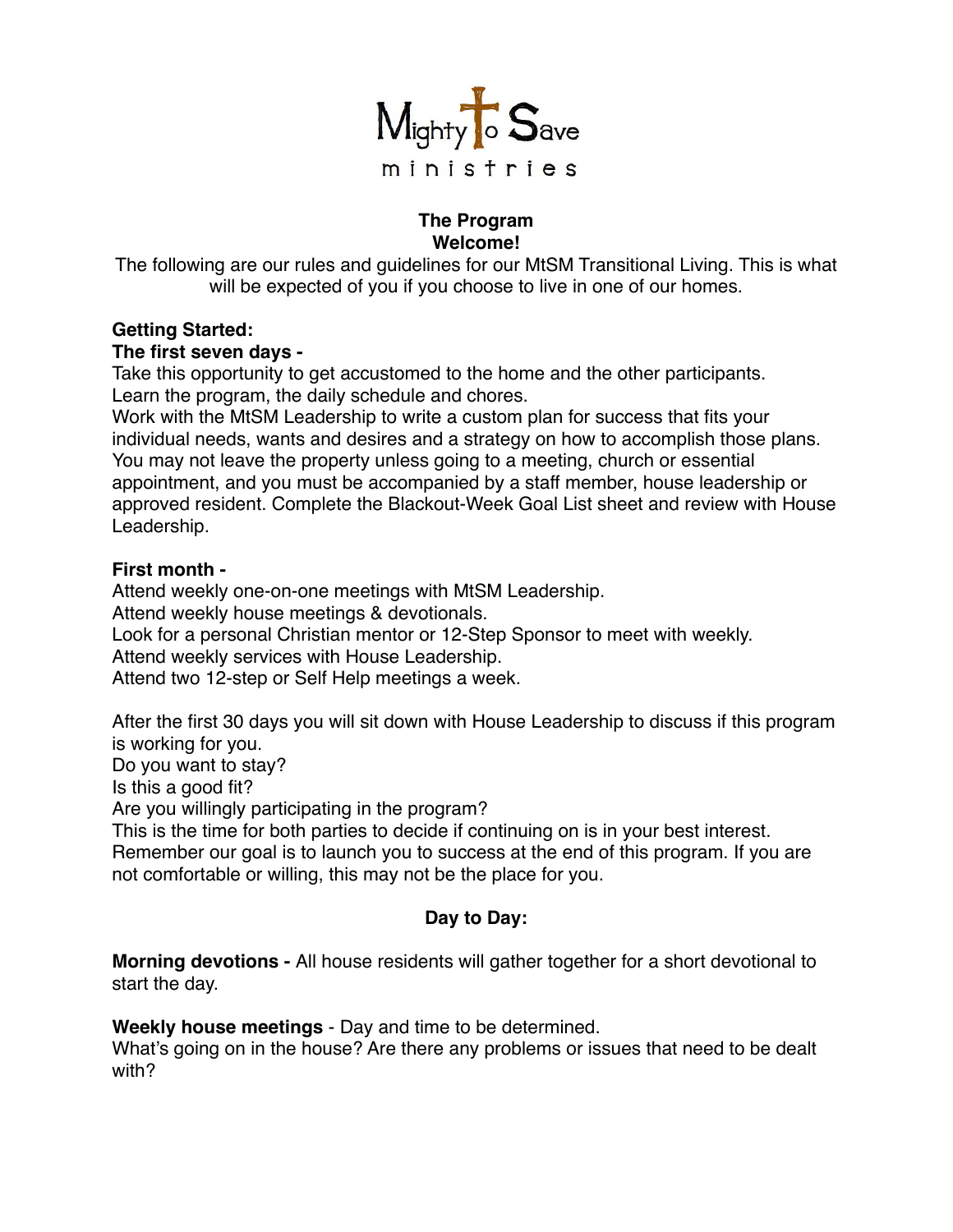**Weekly In-house 12-Step Meeting** - Resident is required to attend. This will count towards weekly meeting requirements.

**Weekly Leadership Training** - These meetings generally follow the weekly house meetings. Participation and attendance is mandatory.

**Drug testing -** Random or if there is suspected use of drugs or alcohol.

Three residents are selected by the roll of the dice two times each week in the morning. They have until 10:00pm to test. Testing is witnessed by at least one house leader and one other resident. Slips are signed confirming test was completed.

## **Curfew** -

Everyone must be in by 10:00pm Sunday - Thursday. Midnight on Friday & Saturday. Quiet time begins at 10:00. Guest are asked to leave by 9:00pm Sunday through Thursday and by 11:00pm on Friday and Saturday nights.

## **Cigarette Smoking** -

Smoking is allowed only in designated areas, this includes vaping. Same rules apply to chewing tobacco.

\*Tobacco use is another addiction and while you are in our program it is our hearts desire for you to quit using tobacco. However, we realize that this is something that you and God will work out together.

**Vaping or smoking in the house will result in a \$100. fine.** If it continues, your residency will be at risk.

## **Moving In:**

When you have been accepted into our program a move in time will be agreed upon.

### **What to bring -**

Space is limited so bring only what you need such as clothes, shoes and personal items.

You will be sharing a room so keep that in mind as you prepare to come. Please consult with House Leadership prior to hanging anything personal on the walls in your room.

If you are coming from jail, prison or rehab and do not have clothing, personal items, or hygiene products, we will assist you with obtaining these things.

### **Meals -**

Each resident is responsible for their own meals with the exception of House Meeting nights. On those evenings, dinner will be provided.

**Picking up after yourself is a must**. Do not leave dirty dishes laying around or in the sink.

Use a dish - wash the dish.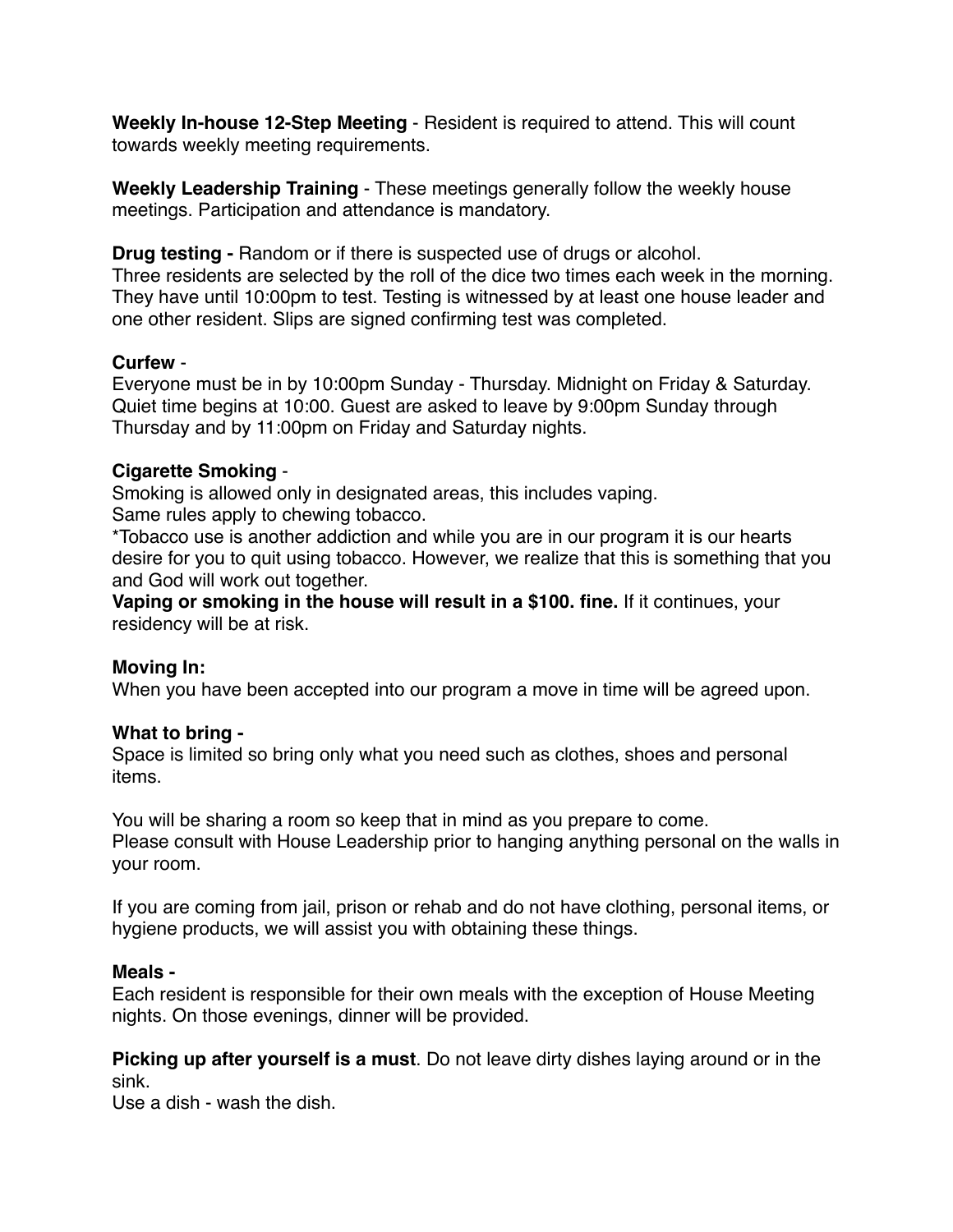Leave the area just as you found it or better.

### **Visiting -**

No personal visits allowed during the first thirty days of entering the program. Visitors are not allowed in bedrooms but must stay in general living areas. There will be no overnight visits allowed in the MtSM home. Guests are subjected to UA's if there is suspicion of drug use. All visitors must be sober and abide by house rules and values. Guests must sign our Guest Visiting Forms.

Overnights are not allowed until a resident has been in the program for 90 days and have meet all the programming requirements. One overnight a week will be allowed until after six months of being in our program, then residents will be allowed two weekly overnights.

Resident must UA upon returning from an overnight.

You must fill out the Request Form and give a minimum of 24 hour notice. Each request must be approved by House Leadership.

You cannot miss the weekly House Meeting, so overnights should be planned around this time. UA's will be required upon return from overnight visits.

## **Children -**

We are not set up to allow children to live in our MtSM Transitional Homes at this time. If you have visiting times set up by a court we will do our best to help accommodate or arrange for you to spend this time with your children. We are in support of family reconciliation and healing and realize how important this is to you and your children.

## **Connect Night**

### **Meetings**

These meetings are held on the 1st and 3rd Wednesdays of the month. Residents are required to attend both meetings.

### **MtSM Quarterly Classes**

Residents will be expected to attend these events unless their school or work schedule does not allow it.

### **12-Step Meetings**

Twice a week. Residents may choose to do more church sessions in place of 12-step meetings.

## **Rent & Program Fees**

A \$200.00 non-refundable deposit is required to move in.

\$450.00 for a shared room.

Rent is due on the first of each month. If a resident is moving in mid-month, rent will be pro-rated.

If a resident has no funding, MtSM will help network with local agencies for rental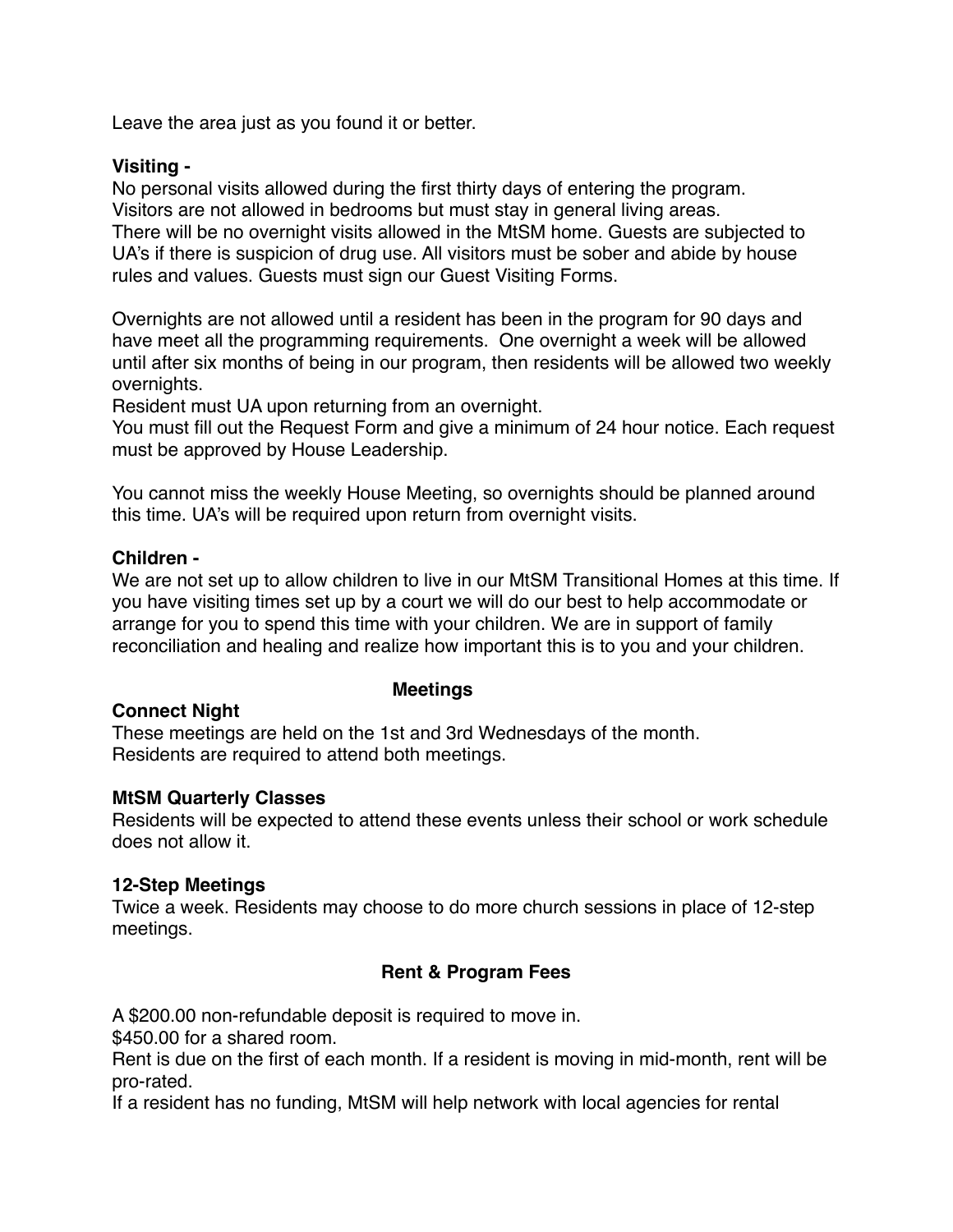assistance.

Program fees are non-refundable if you are asked to leave or if you leave without notice.

### **Chores & Contributions:**

#### **Bedrooms -**

You and your roommate are required to keep your rooms clean. You must make your bed daily, vacuum once a week, put your things where they belong. No food or drinks, other than water, are allowed in the bedrooms.

#### **Bathrooms -**

Clean up after yourself. Each resident will be on a rotating schedule for cleaning the bathroom; tub, toilet, sink and floors.

### **Kitchen Duty and Living Room -**

Daily picking up after yourself is part of the program. Do not leave your personal things laying around in the common living area.

Each resident will be on a rotating schedule for cleaning the kitchen: counters, sinks and floors.

## **Laundry -**

Machines are made available to you for free. First come first serve basis. Be mindful to not leave your laundry unattended or left in the machines for an extended amount of time. Finish what you started.

Washer and dryer are available to MtSM residents only.

### **Outdoors -**

Seasonal maintenance will be expected by each participant and chore list prepared by the House Leadership.

### **Phone and Cable:**

There is a land line available for Resident's use.

Residents will be allowed to have a cell phone.

The house will have internet but not cable.

We do have a DVD player in the house for you to use. We encourage you to choose your movies wisely. We do not want to restrict movies. We want to empower you to choose movies that are appropriate and life giving to you and to others in the house. With that being said however, we will not allow pornographic or horror movies or other movies with obscene themes.

### **Vehicles:**

If you have a valid driver's license and insurance you can bring your vehicle to the home. The car must be maintained and car tabs and insurance must be current. No none working vehicles will be allowed. Proof of license and insurance must be provided.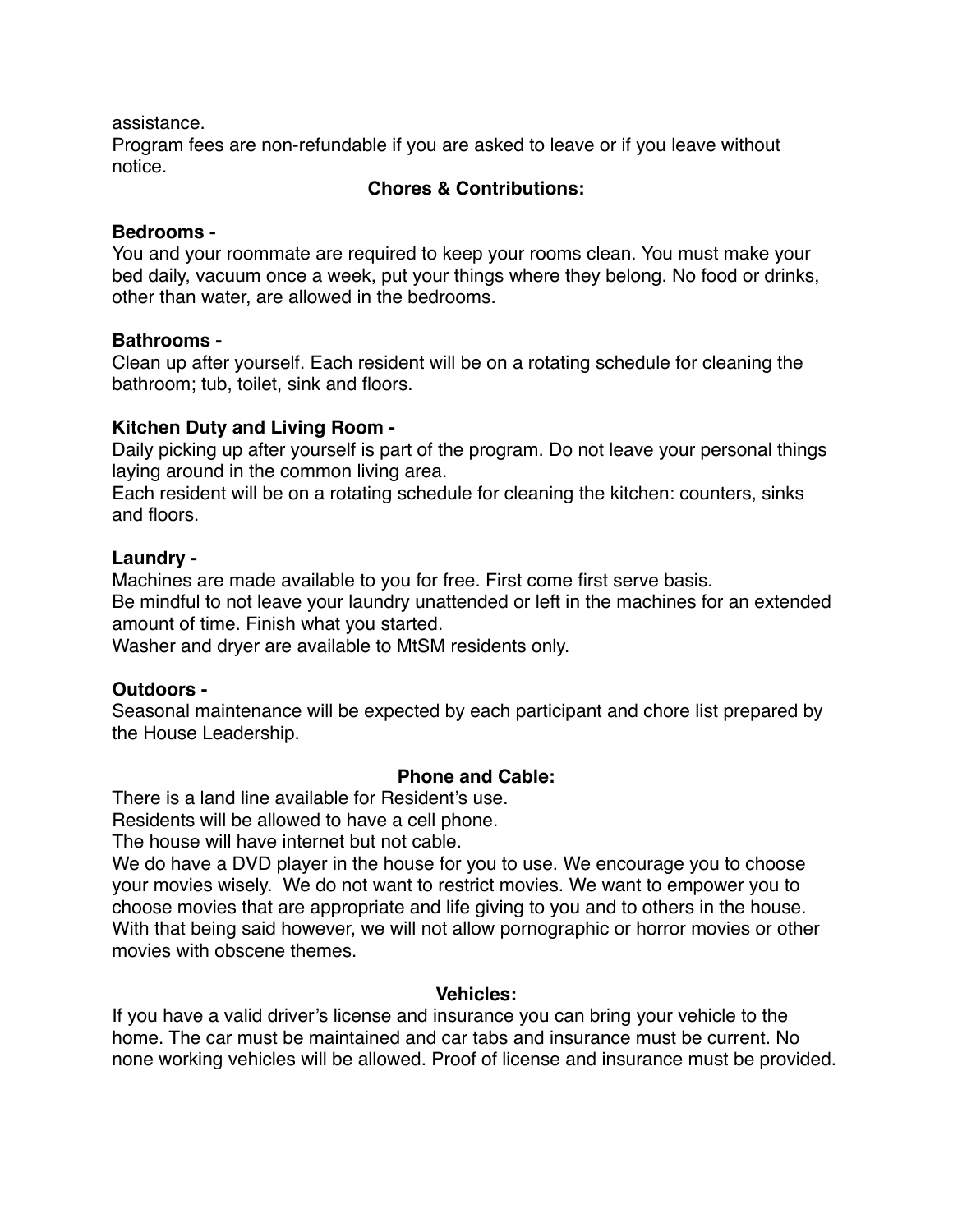### **Safety**:

Outside doors are locked at 10:00pm.

No weapons, fireworks, or firearms allowed on property.

There is a zero-tolerance for drugs and alcohol.

No narcotic pain medications are allowed unless prescribed by a DR for a major surgery or situation.

Marijuana is not allowed in any form, i.e. smoking, pill form or in food.

If you are required to temporarily take medication for illness or other reasons, such as a surgery, please relay this to the House Leadership.

Choose over the counter medication wisely. If you fail a random drug test this will require you to go before the House Board and termination of residency could be at stake.

Staff searches of rooms or vehicles will be conducted if there is reasonable cause for suspicion that prohibited items, drugs or alcohol have been brought onto the property.

No candles in the house.

Bedrooms are not locked.

MtSM is not responsible for lost or stolen items.

You are responsible for the safety of your items. However we will do our best to ensure each of our homes are safe for you and your things. Residents can purchase renter's insurance at their own expense.

#### **Medication:**

If the resident enters the program with doctor prescribed medications, resident is responsible for and required to disclose the names and dosages of said medication. Resident is responsible for and required to follow doctor's prescription instructions exactly and notify house leadership of any prescription changes. Resident is responsible for keeping prescription medications in a safe and secure location.

### **Accountability:**

**The House Board** - consists of one member of the MtSM Board of Directors, The House Director, one House Leader, and one house residents (peer).

You are responsible for YOU.

We empower you and encourage you to make decisions that honor you and God first and foremost in your life.

Each Resident is required to meet with the MtSM Leadership one-on-one every week.

You are also accountable to find a personal, Christian mentor or 12-Step Sponsor. You share a room, so therefore you are accountable to your roommate.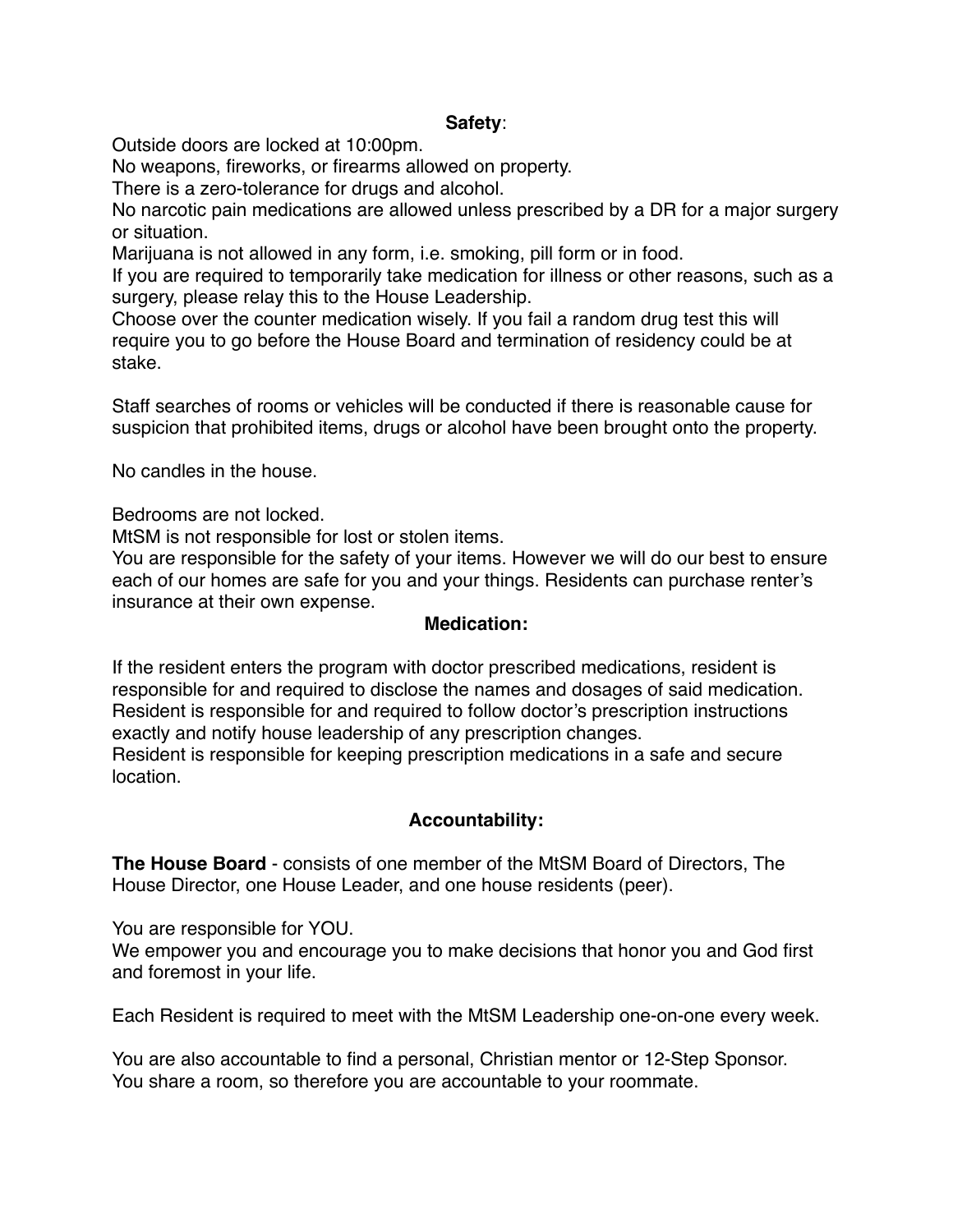It is our job and duty to maintain a substance free and safe home for all of our participants. If you violate our substance free policy this will require you to go before the House Board. They will make the decision as to the consequence of your behavior and choices. You may be asked to leave immediately depending on you and your attitude and willingness to change. We understand that sometimes mistakes are made and we will show grace when grace is needed. However, this does not give permission to go and sin knowingly with the idea that you will able to get away with it.

This is a sober-living transitional home and you are NOT covered under the WA State Landlord Tenant Laws.

Therefore if your residency is terminated you must leave immediately. If you are asked to leave or chose to leave this program, a staff member must be present as you pack your things. If you are unable to take all of your property with you upon your exit, a day and time will be agreed upon between you and leadership for the removal for the rest of your things. You will not be refunded any program fees upon your exit.

## **Conflict:**

We recognize that living in "community" can be difficult. Part of the healing process is learning how to live in peace with our neighbors, and working out our conflicts with respect and honor.

In this life you will have trouble, that is a fact. We must all learn to get along.

Disruptive behavior will not be tolerated. This includes physical or verbal aggression towards a resident or staff member.

How to settle one-on-one personality conflict with another resident.

- 1. Go to that person directly. Kindly state the truth of how the behavior is affecting you and state the changes you would like to see. This is a sit-down meeting. No personal attacks or sarcasm allowed.
- 2. If that does not work, ask for a mediated conversation with another person and one of the House Leadership.

Follow the **Successful Confrontation Checklist** provided to you upon entering our program.

For other conflicts, you will have opportunity to discuss issues at your weekly meetings with the MtSM Leadership. Together we can come up with different strategies and techniques to help you process through these problems.

It is our goal to teach and empower you to be able to handle tough, life issues without becoming triggered and angry.

The weekly house meetings will also give opportunity for working out community issues.